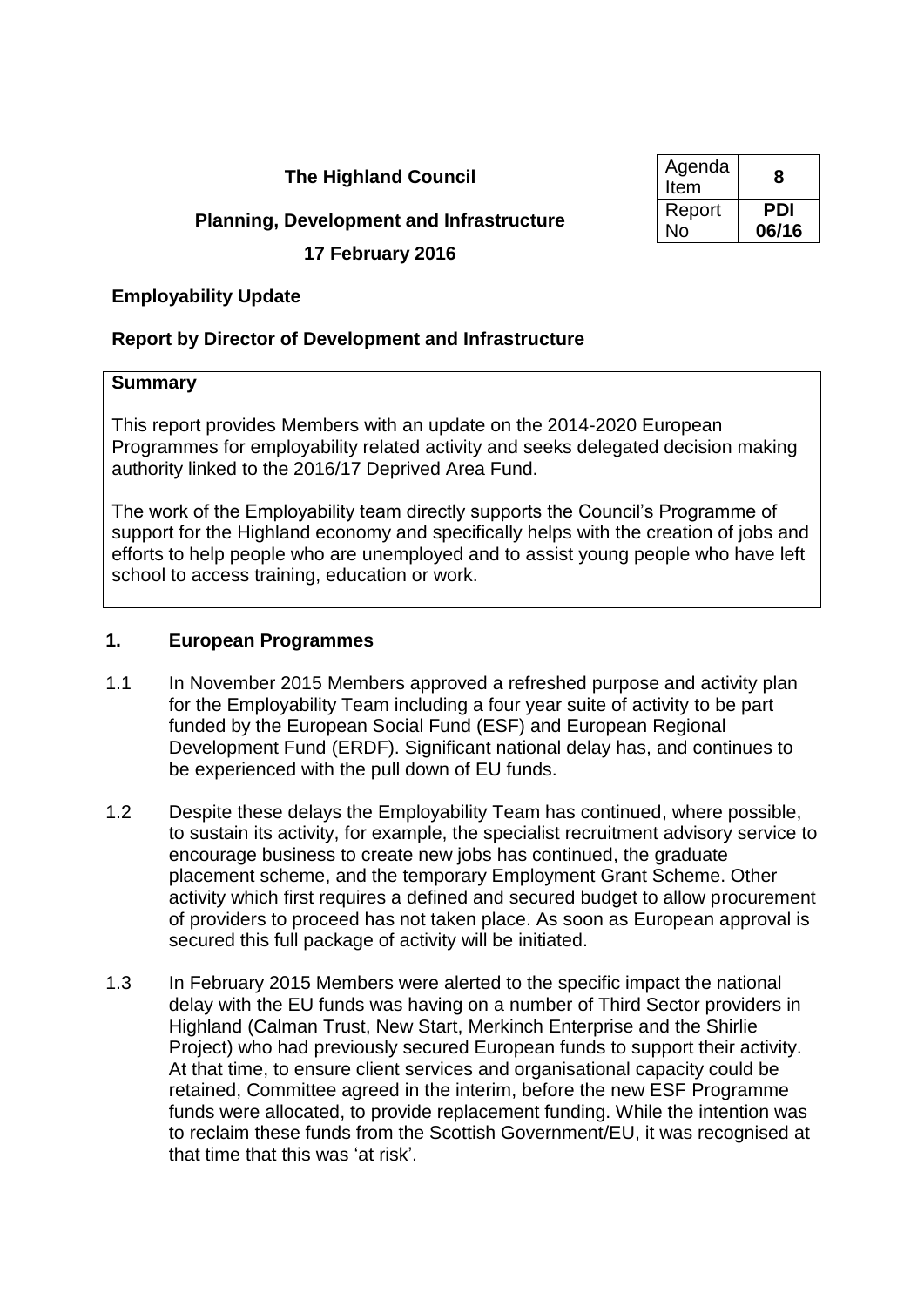1.4 Given the continued delay with the introduction of the new ESF Programme, the need for this support has continued longer than anticipated and, if it had not been provided, operational capacity and service provision within each organisation would have been adversely affected to a severe degree. The funding provided to date and outcomes secured are listed below:

| <b>Third Sector Provider and</b><br><b>Activity</b>                                                                                                                                                                                                                       | <b>Clients</b> | <b>Outcome</b>                           | <b>Funding</b><br>to date<br>(Est.<br>annual) |
|---------------------------------------------------------------------------------------------------------------------------------------------------------------------------------------------------------------------------------------------------------------------------|----------------|------------------------------------------|-----------------------------------------------|
| Calman Trust:<br>Working with vulnerable and marginalised<br>young people aged 14-25 who have left<br>school or about to leave school; offering<br>support package of accredited and<br>vocational training.                                                              | 89             | 58<br>Qualifications<br>18<br>Employment | £142,574<br>(E190, 824)                       |
| New Start:<br>Working with individuals whose health<br>conditions limit their opportunity to secure<br>employment; offering group and individual<br>coaching and mentoring, access to courses<br>and accredited training and work activity in<br>a real work environment. | 131            | 39<br>Qualifications<br>22<br>Employment | £120,025<br>(E248,025)                        |
| Shirlie:<br>Providing a supported employment<br>package to clients and employers; offering<br>on the job training to individuals with<br>support issues such as learning, physical,<br>and mental health issues.                                                          | 78             | 26<br>Employment                         | £75,590<br>(E103,590)                         |
| <b>Merkinch Enterprise:</b><br>Providing IT Training Courses to<br>unemployed individuals to improve IT skills<br>to aid their access to employment.                                                                                                                      | 23             | 9<br>Qualifications<br>9<br>Employment   | £16,773<br>(E22, 454)                         |

1.5 In anticipation of further delay with EU funding post 1 April 2016 and reduced Council funding availability, discussions have taken place with each of the organisations involved to determine how best to support continued activity, and retain organisational capacity during this period (anticipated April to end June 2016). This work continues and any support needed/provided will vary between each organisation, and will be at reduced levels.

## **2. Deprived Area Fund**

2.1 The Planning, Environment and Development Committee in August 2013 approved the purpose, criteria, targeting and funding allocation for the Deprived Area Fund. Also, since this time, the appropriate Area Committees have had delegated responsibility to make decisions on the allocation of the Deprived Area Fund. Normal practice at this time of year would be that the current Area Committees would be making grant allocation decisions ahead of the forthcoming financial year.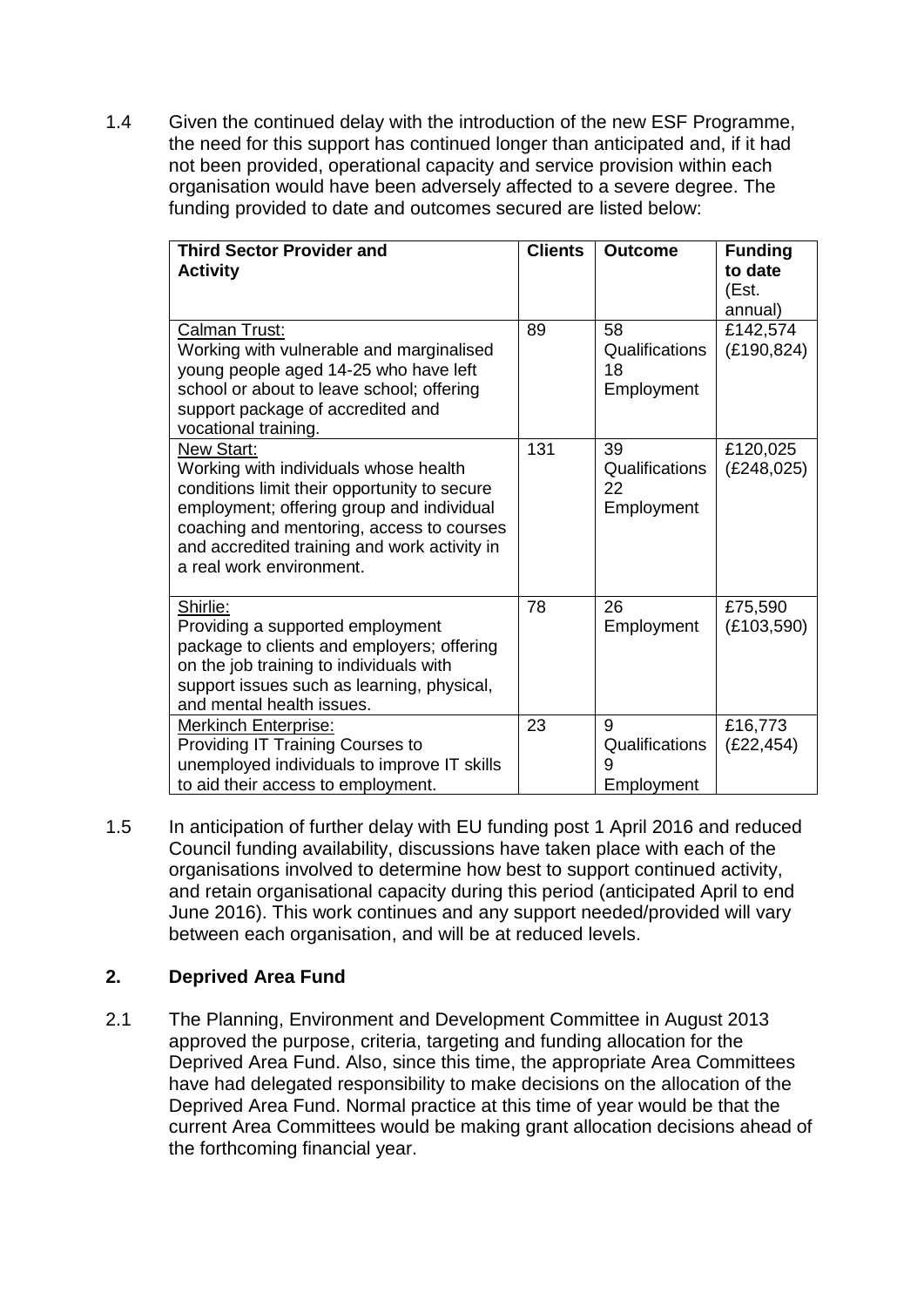- 2.2 In light of the current Council budget deliberations, and significant review of activity and associated budgets, decisions on the allocation of the Deprived Area Fund have been delayed until after the budget setting process is concluded on 25 February 2016. At this time the Service will then know the level of resource available for a Deprived Area Fund in 2016/17, and will be able to utilise as required the new Local Committees to make grant decisions.
- 2.3 In some areas the Deprived Area Fund supports activity that runs year round. Therefore for some activity if it is to commence 1 April 2016, it will require approval ahead of the relevant Local Committee. In anticipation of this situation arising, it is proposed that delegated powers are given to the Director of Development and Infrastructure, in consultation with the Local Chair, to make decisions, if required, on grant funding that cannot wait until the relevant Local Committee meets. Prior to any delegated decisions taking place efforts will be made locally to consult with local members.

### **3. Implications**

#### 3.1 Resource

Council interim financial support for Third Sector organisations in lieu of ESF resources and Deprived Area Fund is subject to budget availability as detailed above.

#### 3.2 Equalities

The Employability service seeks to tackle socio-economic inequalities by supporting young people and adults not in work to progress towards and into sustained employment, thereby helping clients exit poverty to improve health and wellbeing. The continued delay and uncertainty with the EU Programmes, and the Council's ability to support third parties to provide services for such young people and adults, will inevitably impact on the number of people and range of services supported.

### 3.3 Risks

The Council has established processes for managing the risks inherent with grant aided funding. Due to the uncertainty with the new EU Programmes it is unclear as to the level of funding, if any, can be retrospectively claimed for the financial year 2015/16.

#### 3.4 Legal, Climate Change/Carbon Clever, Gaelic and Rural There are no direct legal, climate change/Carbon Clever, Gaelic or rural implications arising from this report.